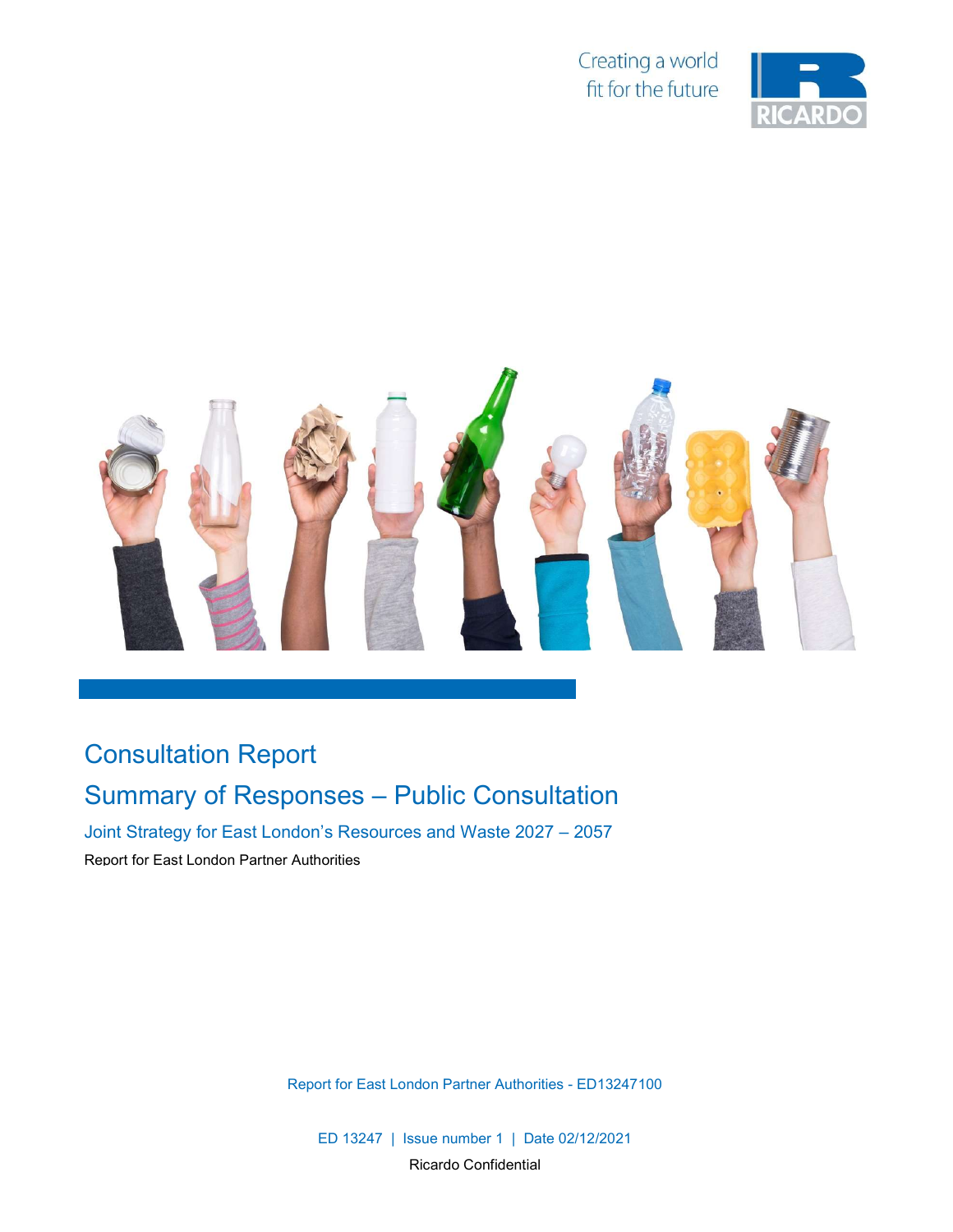#### Customer:

#### East London Waste Authority

#### Customer reference:

ED13247 East London Joint Resources and Waste Strategy – Part A

#### Contact:

Rachel Espinosa, Gemini Building, Fermi Avenue, Harwell, Didcot, OX11 0QR, UK

T: +44 (0) 1235 753 498

E: rachel.espinosa@ricardo.com

This report is the Copyright of Ricardo Energy & Environment, a trading name of Ricardo-AEA Ltd and has been prepared by Ricardo Energy & Environment under contract to East London Waste Authority: ELJRWS Part A. The contents of this report may not be reproduced in whole or in part, nor passed to any organisation or person without the specific prior written permission of the Commercial Manager at Ricardo Energy & Environment. Ricardo Energy & Environment accepts no liability whatsoever to any third party for any loss or damage arising from any interpretation or use of the information contained in this report, or reliance on any views expressed therein, other than the liability that is agreed in the said contract.

#### Author:

Sarahjane Widdowson, Rachel Espinosa

#### Approved by:

Rachel Espinosa

#### **Signed**

R. Equissa

Date: 2nd December 2021

Ref: ED 13247100

Ricardo is certified to ISO9001, ISO14001, ISO27001 and ISO45001



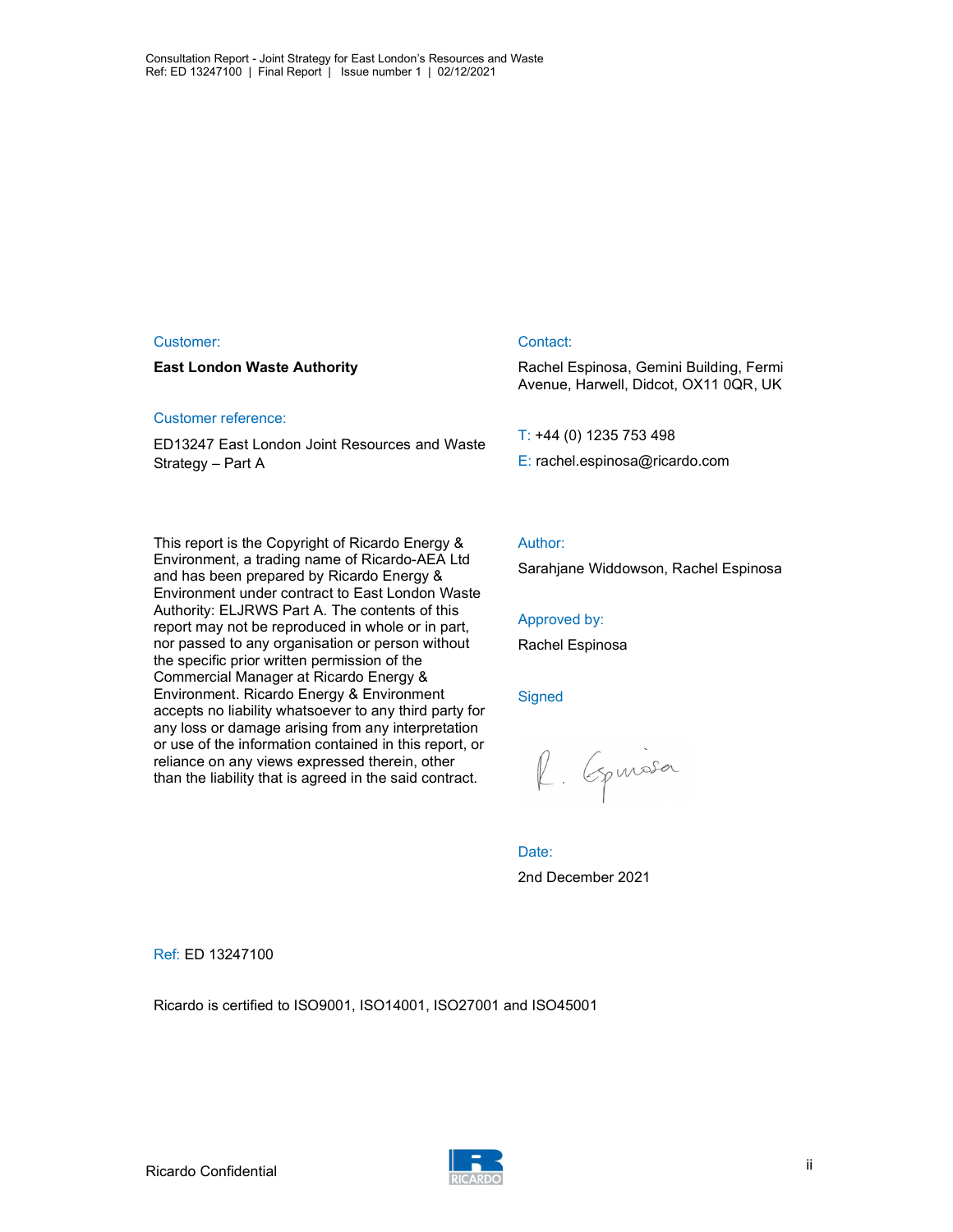# Table of Contents

| 1                                                                                          |
|--------------------------------------------------------------------------------------------|
| $\mathbf{2}$                                                                               |
| 2.1                                                                                        |
| 3                                                                                          |
| 4                                                                                          |
| 4.1                                                                                        |
| 5                                                                                          |
| 6                                                                                          |
| 7                                                                                          |
| 8                                                                                          |
|                                                                                            |
| Appendices reports are available separately at www.eastlondonwaste.gov.uk/jointstrategy 11 |
|                                                                                            |
|                                                                                            |
|                                                                                            |
|                                                                                            |
|                                                                                            |

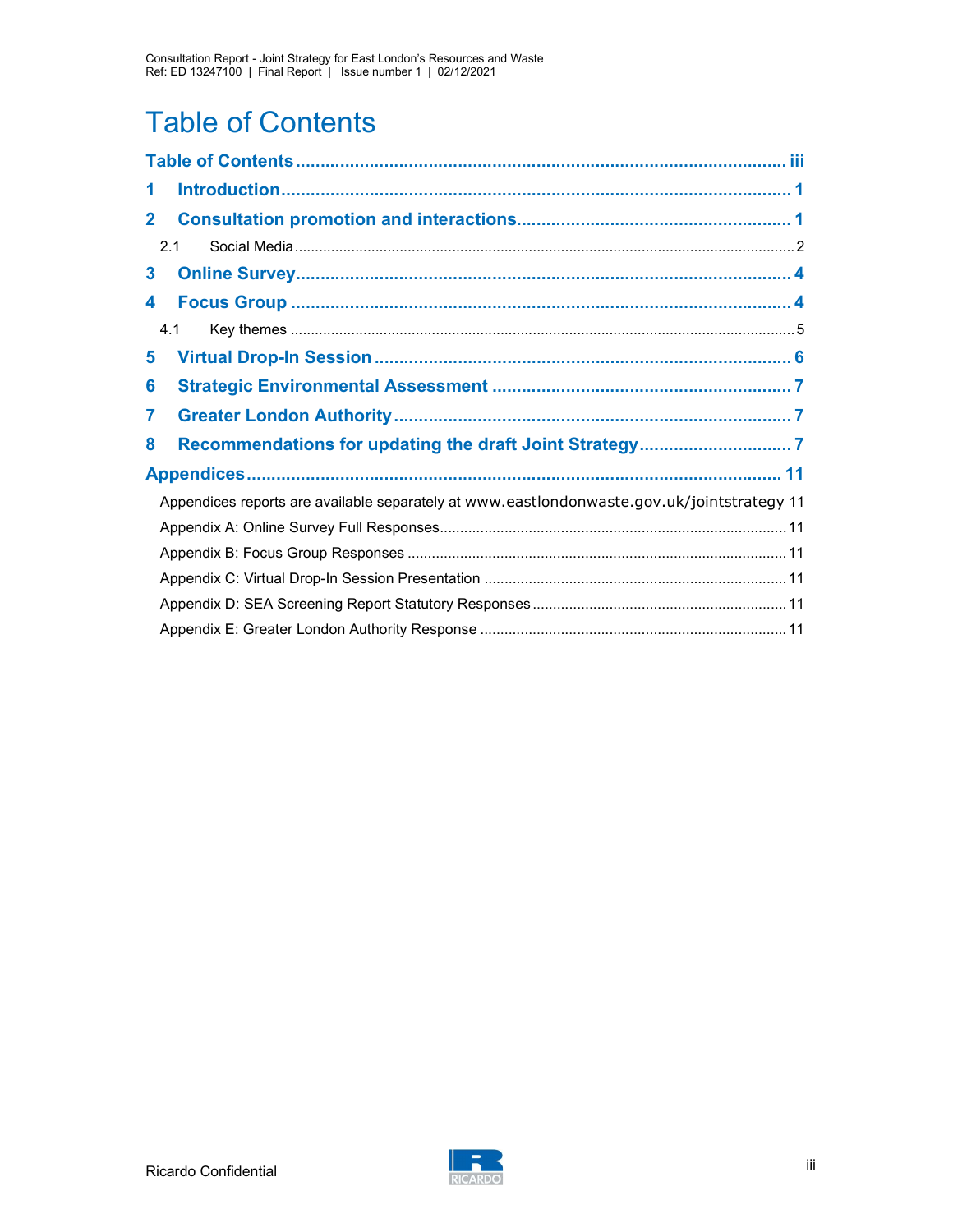### 1 Introduction

It is important that the environment is left in a better condition for the next generation.

The Joint Strategy for East London's Resources and Waste (2027 – 2057) sets out the strategic aims and ambitions for resources and waste management of the five Partner Authorities, namely the East London Waste Authority (ELWA) and the London Boroughs of Barking and Dagenham, Havering, Newham and Redbridge (these four together being also known as the Constituent Councils). The Partner Authorities work together to manage resources (the materials we recycle and donate for reuse) and waste within their boundaries.

The Joint Strategy is a plan for the future. The management of resources and waste requires a longterm approach so that the right infrastructure can be secured or built or adapted to treat the materials we throw away and those we sort for recycling. The Joint Strategy starts in 2027, when the current contract to treat East London's waste and recycling comes to an end and runs until 2057 to reflect the typical life of large-scale resources and waste treatment infrastructure.

The Joint Strategy has four key themes, namely:

- Waste prevention
- Reuse and repair
- Recycling
- Supporting improvements with infrastructure

In the development of the Joint Strategy a full public consultation and engagement process was undertaken to better understand the needs of communities within East London, their views on waste and the environment, and to gauge public perception of the proposals for the future.

The public consultation was carried out for eight weeks between 26 July and 20 September 2021. During this period feedback was gathered via an online focus group, a later virtual drop-in session, and an online (and paper) survey.

The draft Joint Strategy was also sent to the Greater London Authority and a Mayoral response to the public consultation was received.

It was also considered whether a Strategic Environmental Assessment (SEA) needed to be conducted. A screening assessment was developed and sent to the following statutory consultees for feedback:

- Environment Agency,
- Historic England,
- Natural England.

This report provides the results of all the engagement activities, copies of responses received from statutory stakeholders and details of the amendments made to the Joint Strategy.

### 2 Consultation promotion and interactions

The Joint Strategy has been informed by the views of local residents, businesses and other interested stakeholders, officers and Elected Members within the Partner Authorities and those of statutory stakeholders including the Greater London Authority. To raise awareness of the consultation and to encourage as many people as possible to engage and provide feedback the online survey and virtual drop-in session were promoted in the following ways:

- A press release was developed and issued to all Partner Authorities along with suggested text for social media posts
- A dedicated web page containing information about the draft Joint Strategy and all supporting documents was hosted on the ELWA website<sup>1</sup>



<sup>1</sup> https://eastlondonwaste.gov.uk/jointstrategy/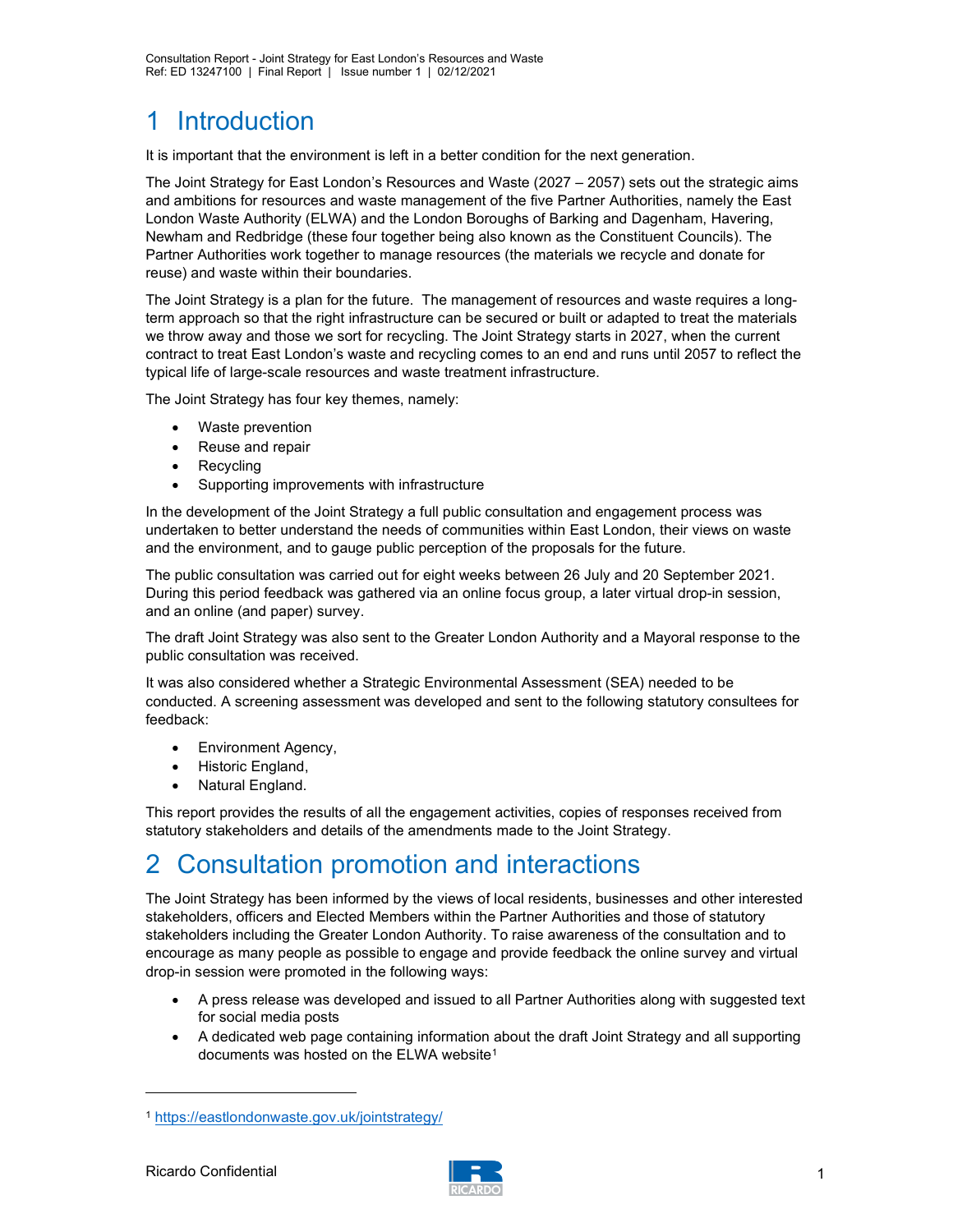- Regular updates were provided to the Partner Authorities regarding the online survey and virtual drop-in session
- Posters were developed and sent to the central library within each Borough for further distribution to all libraries. Electronic versions of the poster were also made available for library screens

To ensure the consultation was accessible for all members of the community, feedback could be provided online via the online survey, a dedicated email address, or at the virtual drop-in session. The option to respond by post was also made available, with stakeholders being able to request paper copies of the survey by email, telephone or in writing.

During the planning of the consultation events some local restrictions due to the Covid-19 pandemic were still in place and it was decided that the focus group and drop-in session would be held virtually rather than in-person.

### 2.1 Social Media

Example social media posts were distributed for use to each Council and to Keep Britain Tidy (who run the 'Recycle for Your Community' campaign and associated social media channels). Example posts, including those promoting the online consultation survey and the virtual drop-in session, were available for use. Error! Reference source not found. provides a summary of the posts and interactions and Figure 1 provides a selection of example posts across Twitter and Facebook. All of the social media posts were designed as focussed information provision (highlighting events and the consultation survey) and as such were not designed to prompt direct interaction with the post.

| Table 1: Summary of social media posts and interactions during the consultation period |  |  |  |
|----------------------------------------------------------------------------------------|--|--|--|
|                                                                                        |  |  |  |

| Total posts:                                  | 20                                                             |
|-----------------------------------------------|----------------------------------------------------------------|
| Total interactions: (likes and shares):       | 44                                                             |
| Total comments:                               |                                                                |
| Comments relevant to the draft Joint Strategy | Increase the range of materials collected<br>(including glass) |

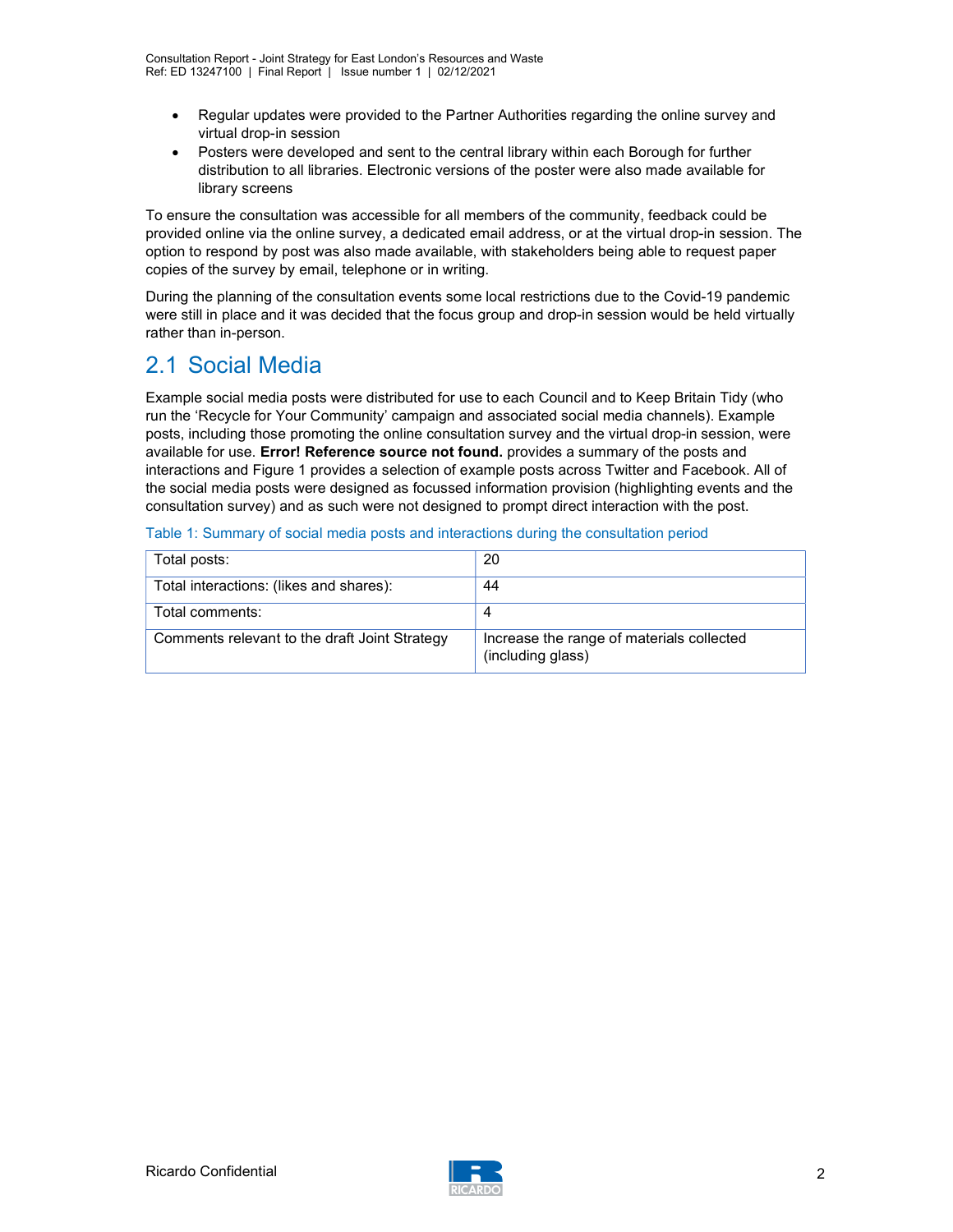Consultation Report - Joint Strategy for East London's Resources and Waste Ref: ED 13247100 | Final Report | Issue number 1 | 02/12/2021

#### Figure 1: Example social media posts



Recycle for Your Community Recycle for  $\cdots$ We are seeking your views on our plans for reducing waste, increasing reuse, improving recycling and managing waste in the future. That unanually vasit in the number of the USI of the Visit www.eastlondonwaste.gov.uk/jointstrategy to share your views.<br>#waste #recycling #reuse #survey #consultation





#### Wanstead Directory @wavidi · Sep 3

Consultation on waste strategy: The East London Waste Authority (ELWA) is working on a new Joint Strategy for future waste management.







 $\cdots$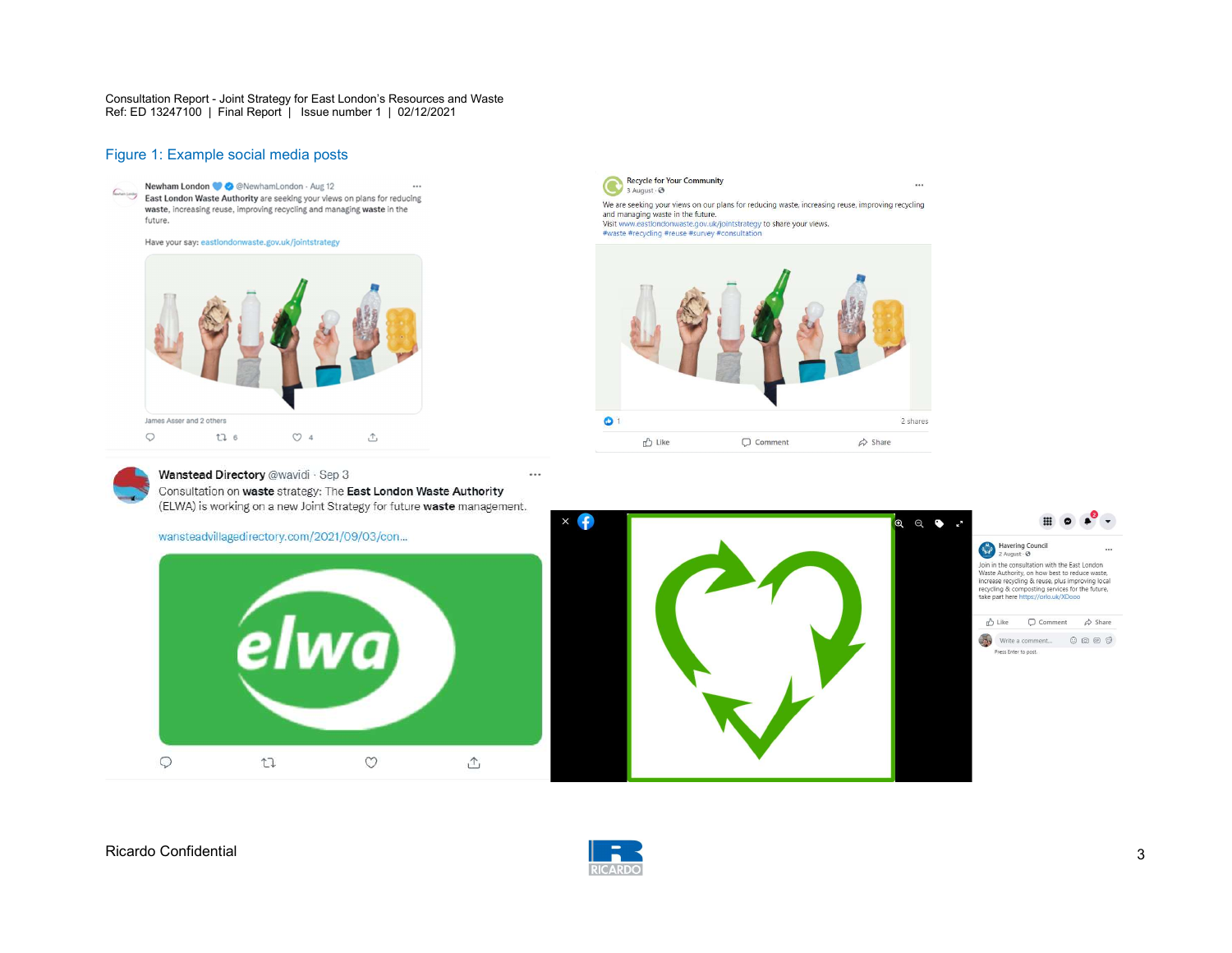## 3 Online Survey

An online survey was launched at the start of the eight-week consultation period. The survey asked for feedback on the priorities and opportunities contained within the draft Joint Strategy, provided the opportunity to comment on individual chapters and also provide general feedback. Information was requested from the respondent on the area in which they lived and whether they were responding as a resident or business. A number of equalities-based questions were also posed to monitor equalities.

A full copy of the responses to each question can be found in the survey report in Appendix A.

In total 425 people accessed the survey, and the majority of the individual questions received over 200 responses. Questions could be skipped if preferred, providing respondents with the opportunity to comment only on the areas they wanted to raise. Over 500 individual comments were recorded which were grouped into themes and considered against the draft Joint Strategy to identify opportunities to incorporate feedback into the final version. The six themes with the greatest number of comments are shown in Table 2. It is important to note that comments that were categorised under the Waste Collection Authority Issue theme were all related to local service issues / suggestions and not to the themes of the Joint Strategy.

| <b>Key Theme</b>                                     | Number of comments | <b>Example Response</b>                                                                                                         |
|------------------------------------------------------|--------------------|---------------------------------------------------------------------------------------------------------------------------------|
| Increase number of materials that<br>can be recycled | 112                | Requests to be able to recycle food<br>waste, glass, textiles, garden waste<br>and plastics                                     |
| Waste Collection Authority Issue                     | 65                 | Suggestions for service change<br>improvements (not related to the<br>strategy)                                                 |
| Influence                                            | 39                 | Advocate government to drive better<br>waste management practices such as<br>reducing plastic packaging                         |
| Communications and<br>engagement                     | 39                 | Consistent and regular<br>communications on waste issues<br>including what can be recycled and<br>how to reuse and repair items |
| Waste prevention                                     | 38                 | Activities that will reduce the amount<br>of waste produced                                                                     |
| Delivery improvements and<br>measuring success       | 30                 | Requests to convert strategy into<br>action and to move as quickly as<br>possible to improve performance                        |

#### Table 2: Themes with the greatest number of comments associated with them

The responses raised by participants across all of the consultation activities have been summarised in Chapter 8: Recommendations for updating the draft Joint Strategy, with Table 5 providing details of how the responses relate to the joint Draft Strategy.

### 4 Focus Group

Focus groups are a qualitative research tool that can be beneficial to use when wanting to explore issues in more depth. They can also provide insights from traditionally hard to reach demographics that may not be inclined to respond to an online survey.

To support the Partner Authorities in gathering residents' views on the draft strategy, M·E·L Research working with Ricardo, delivered an online focus group with 10 residents on Wednesday 4<sup>th</sup> August 2021 between 10.30am and 12pm. Participants were from each of the Boroughs, with three residing in flats, proportionate to the average proportion of flat dwellers living across the area.

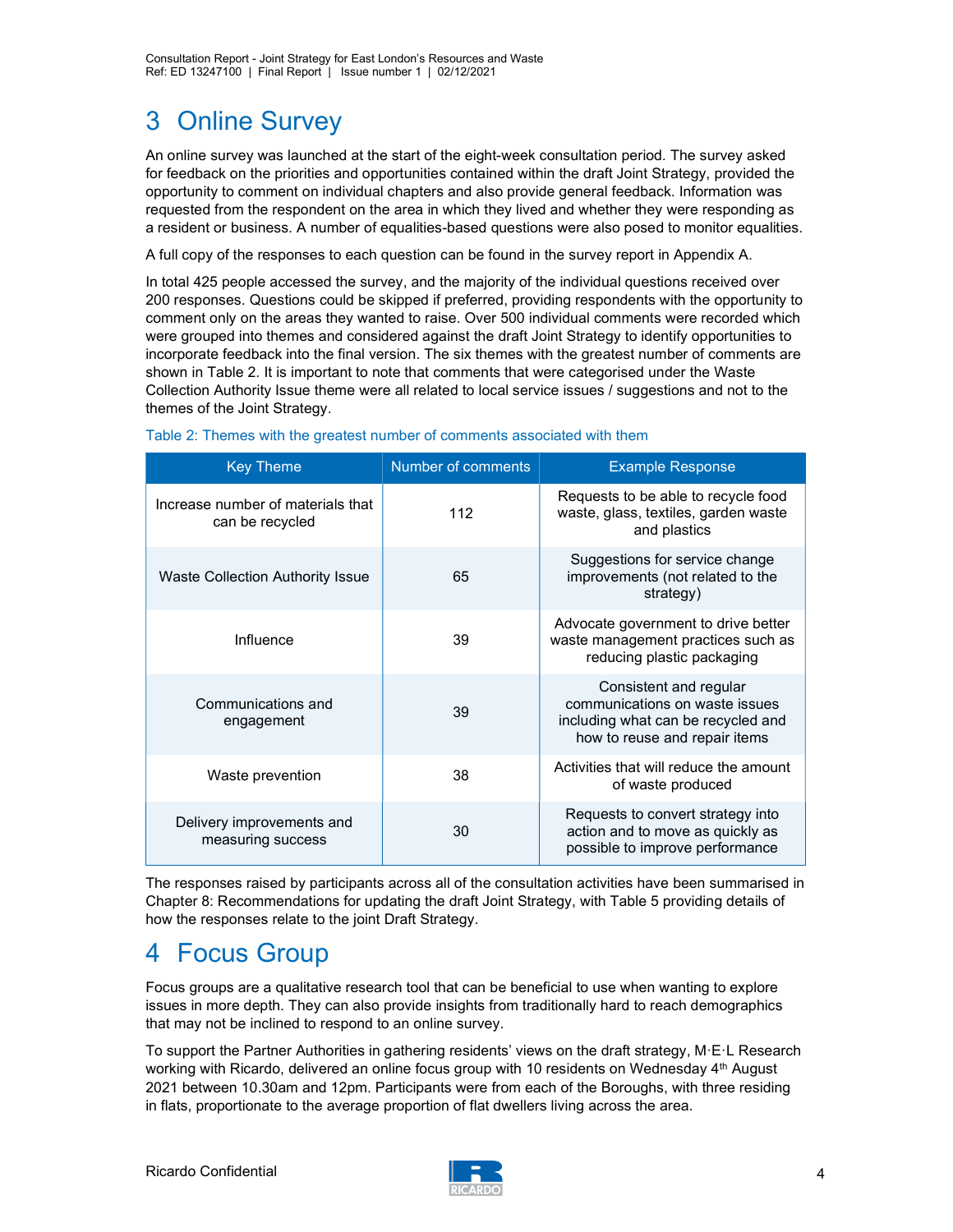Participants were recruited using a specialist Market Research Society (MRS) accredited recruiter. Participants were provided with an incentive of a £40 gift voucher for their participation in the focus group.

The focus group provided an opportunity to understand more about the thoughts of residents on the priorities that had been identified within the draft Joint Strategy and whether participants would like to change, add to, or delete any of them.

A simplified version of the Priorities and Opportunities were shown to the participants during the focus group and each of the four themes was discussed in turn.

Full details of the focus group outputs and topic guide along with the demographic profile of the participants can be found in Appendix B.

### 4.1 Key themes

Headline comments arising from the focus group are detailed in Table 3. The comments covered a range of areas associated with the Priorities and Opportunities contained within the draft Joint Strategy as well as some local issues that the attendees felt passionate about.

Table 3: Comments arising from the focus group by theme

| <b>Key Themes</b>       | <b>Comments</b>                                                                                                                                                                                  |
|-------------------------|--------------------------------------------------------------------------------------------------------------------------------------------------------------------------------------------------|
| General                 | Education and communication is important                                                                                                                                                         |
|                         | Important to work with the community and community organisations                                                                                                                                 |
| <b>Waste Prevention</b> | Single use plastics are a concern                                                                                                                                                                |
|                         | Packaging arising from online deliveries needs to be reduced                                                                                                                                     |
| Reuse and Repair        | Increase communications on reuse and repair                                                                                                                                                      |
|                         | Work more closely with charity shops and other organisations to offer<br>repair services (or signpost to them).                                                                                  |
|                         | Offer repair workshops/cafes in libraries or community centres                                                                                                                                   |
|                         | Deposit Return Scheme welcomed                                                                                                                                                                   |
| Recycling               | Barriers to recycling include full and overflowing bins/banks                                                                                                                                    |
|                         | More information on how materials are recycled and whether everything<br>is recycled would be welcomed e.g. video                                                                                |
|                         | Desire to recycle food waste                                                                                                                                                                     |
|                         | The materials you can recycle should be consistent across all Boroughs                                                                                                                           |
|                         | Desire to recycle more traditionally difficult to recycle items such as coffee<br>pods and flexible packaging                                                                                    |
|                         | Extended Producer Responsibility welcomed if it leads to more packaging<br>being able to be recycled                                                                                             |
|                         | 50% target is tough but could be achievable with work on single use<br>plastics a reduction in packaging and access to food waste recycling                                                      |
| Infrastructure          | More infrastructure / capacity required for flats - some blocks only have<br>access to waste chutes                                                                                              |
|                         | Low levels of use of the Reuse and Recycle Centres amongst the<br>participants. Not having a car was flagged as an issue and will be in the<br>future if we're moving towards a car free society |

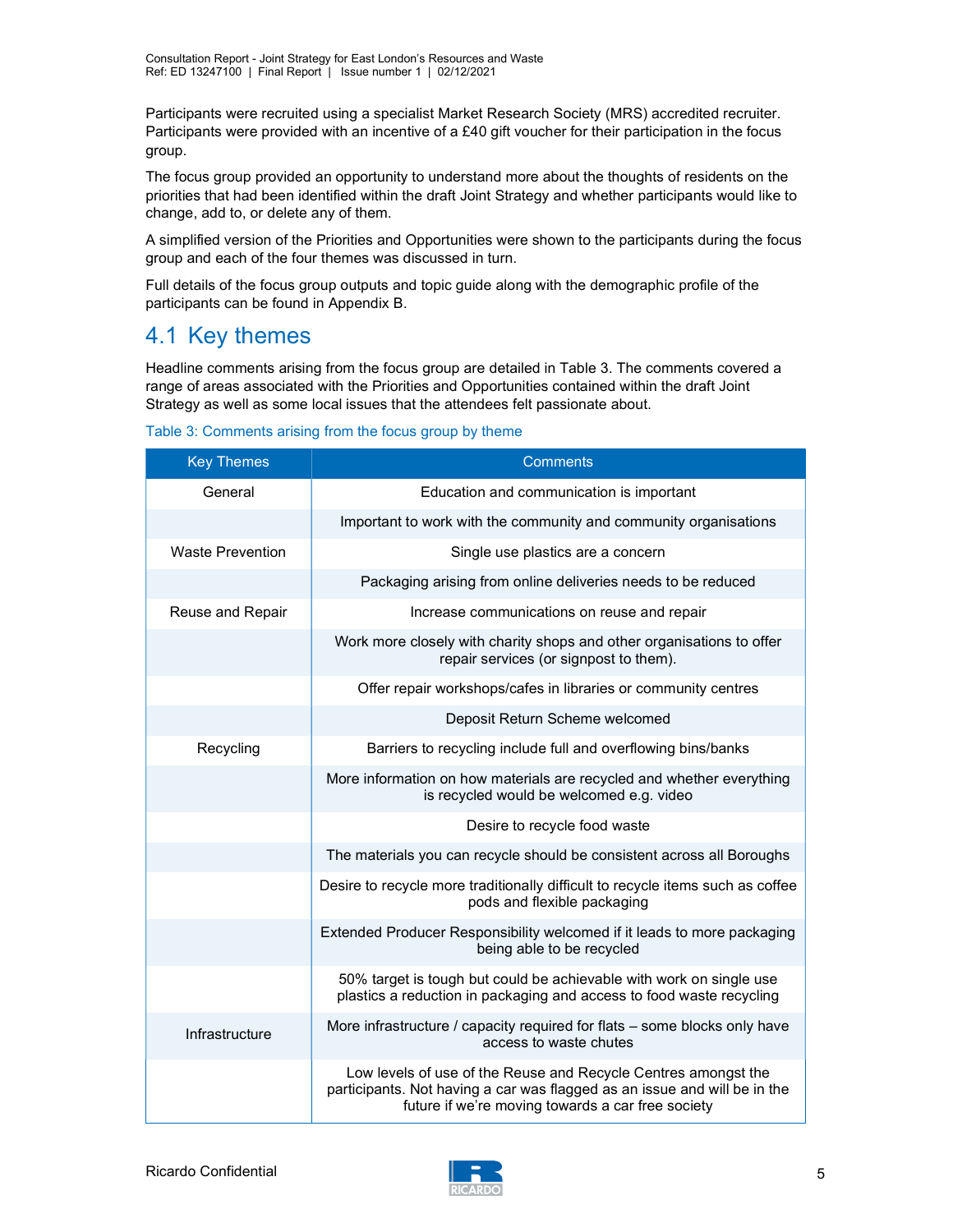| <b>Key Themes</b> | <b>Comments</b>                                                                                                        |
|-------------------|------------------------------------------------------------------------------------------------------------------------|
|                   | Greater transparency about the contract – where does the material go?<br>Videos and more information would be welcomed |
| Strategy          | Provide more information on implementation so that it's more relatable to<br>the public                                |

### 5 Virtual Drop-In Session

A virtual drop-in session that was open to everyone was held on Wednesday  $8<sup>th</sup>$  September 2021 from 7-9pm. The purpose of the session was for residents to be able to ask questions about the draft Joint Strategy and/or online survey and also provide verbal feedback on the proposals.

The session was advertised using social media channels and invitations were sent to Partner Authority representatives and Elected Members for distribution to local community groups and interested parties. 14 people registered for the session and 4 attended.

A short presentation was provided (Appendix C) which provided an overview of the draft Joint Strategy and the priorities and opportunities contained within it. A lively discussion took place, which filled the two hours, with residents asking questions around packaging, reuse, repair and recycling, amongst other topics. Table 4 provides an overview of the feedback and questions asked that were related to / pertinent to the draft Joint Strategy.

| <b>Key Themes</b> | Headline feedback / Questions                                                                                                                       |
|-------------------|-----------------------------------------------------------------------------------------------------------------------------------------------------|
| General           | Support for community peer to peer projects and education?                                                                                          |
| Reuse and Repair  | Could reuse/repair shops and stores be opened on the high street?<br>Opportunity for economic regeneration                                          |
|                   | Opportunities for a repair café or loan shop?                                                                                                       |
|                   | Further opportunities for reuse at Jenkins lane - linked to a potential<br>reuse shop                                                               |
|                   | Signposting reuse sites / apps where food and other items could be<br>passed on or shared                                                           |
| Recycling         | Supermarkets now collecting flexibles - could the Partners work with<br>them in the future?                                                         |
|                   | Increase the number of items that can be recycled in the future e.g.<br>Tetrapak                                                                    |
|                   | Greater feedback on contamination e.g. stickers on bins                                                                                             |
|                   | Responsibility for landlords to educate tenants / pass on information on<br>recycling. Particularly HMOs. Potential to link with landlord licencing |
| Future policy     | A Deposit Return Scheme, particularly for plastic would be welcomed                                                                                 |
|                   | Keen to see further information on packaging regarding recyclability                                                                                |
| Strategy          | How can it remain flexible given all the policy changes in the future?                                                                              |
|                   | Will the new (treatment and disposal) contract reward boroughs for<br>recycling in the future?                                                      |

Table 4: Key themes pertinent to the draft Joint Strategy

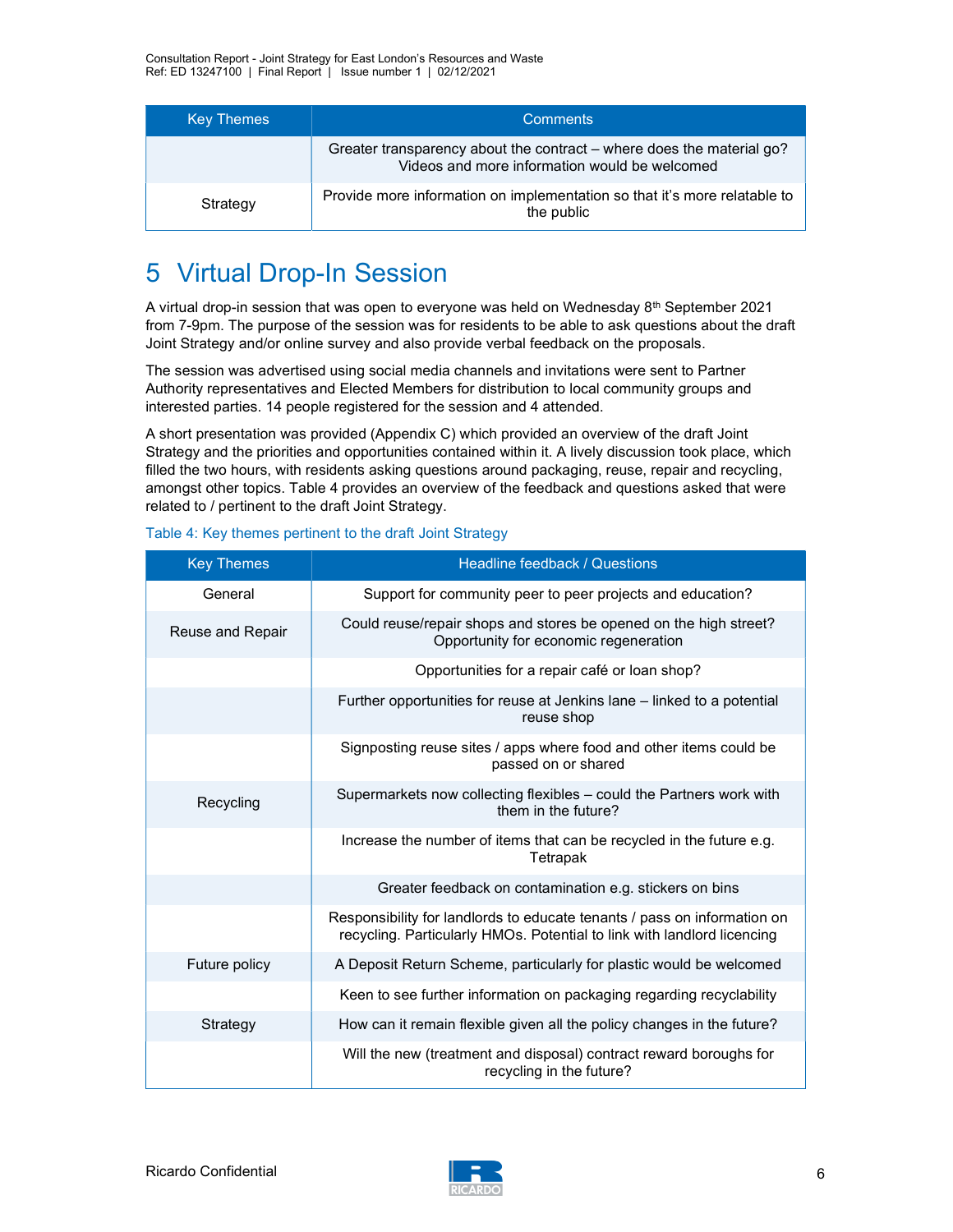### 6 Strategic Environmental Assessment

It was considered whether a Strategic Environmental Assessment (SEA) needed to be conducted for the draft Joint Strategy. A screening assessment was developed and sent to the following statutory consultees for feedback:

- Environment Agency,
- Historic England,
- Natural England.

Following the dispatch of the screening assessment, all consultees were contacted by telephone and follow-up emails were sent during September to encourage responses within the consultation timeframe from those that were yet to respond. Responses were received from Historic England and Natural England. No response was received from the Environment Agency. Full responses can be found in Appendix D. In summary it was confirmed by the consultees that responded that a full SEA was not needed for the Joint Strategy.

### 7 Greater London Authority

During the development of the draft Joint Strategy, officers from the Greater London Authority were invited to workshops and meetings to facilitate early engagement in the drafting process. A Mayoral response was provided to the public consultation, a copy of which can be found in Appendix E

The Mayor thanked the Partner Authorities for their proactive early engagement with his officers in the Joint Strategy's development process, ensuring that consideration of their legal duty<sup>2</sup> to perform their waste functions in general conformity with the 2018 London Environment Strategy's (LES) municipal waste management provisions has been programmed in, and accounted for, at the earliest opportunity.

The Mayor's conclusion is that the draft Joint Strategy's recycling targets do make a fair and proportionate contribution to his LES's recycling targets, and that the Joint Strategy is broadly consistent with his overall aims and intentions as laid out in the municipal waste provisions of the LES (subject to the comments and changes suggested in his response). However, this is with the proviso that the lower, floor target for local authority collected wastes, and the borough specific ones that constitute it, do not become the de facto target (s) for the Partner Authorities.

Recommendations outlined within the Mayoral response that have been included within the Joint Strategy included highlighting that targets outlined indicate a joint minimum performance, and that local aspirations proposed would allow the Partner Authorities to contribute to the targets within the LES and the Resources and Waste Strategy.

### 8 Recommendations for updating the draft Joint **Strategy**

All of the feedback received as part of the consultation activities was reviewed against the draft Joint Strategy to identify where there were opportunities to strengthen it. Table 5 below provides a summary of the key themes received as feedback during the public consultation, and how they have been considered when updating and finalising the Joint Strategy. The key takeaway points are that the vast majority of suggestions made are for recommendations that already featured within the draft Joint Strategy. Many of the suggestions such as collecting more materials are also already being implemented or are in planning to be implemented prior to the start of the Joint Strategy period in 2027.



<sup>2</sup> Section 355 of the Greater London Authority Act 1999 ("GLA Act 1999")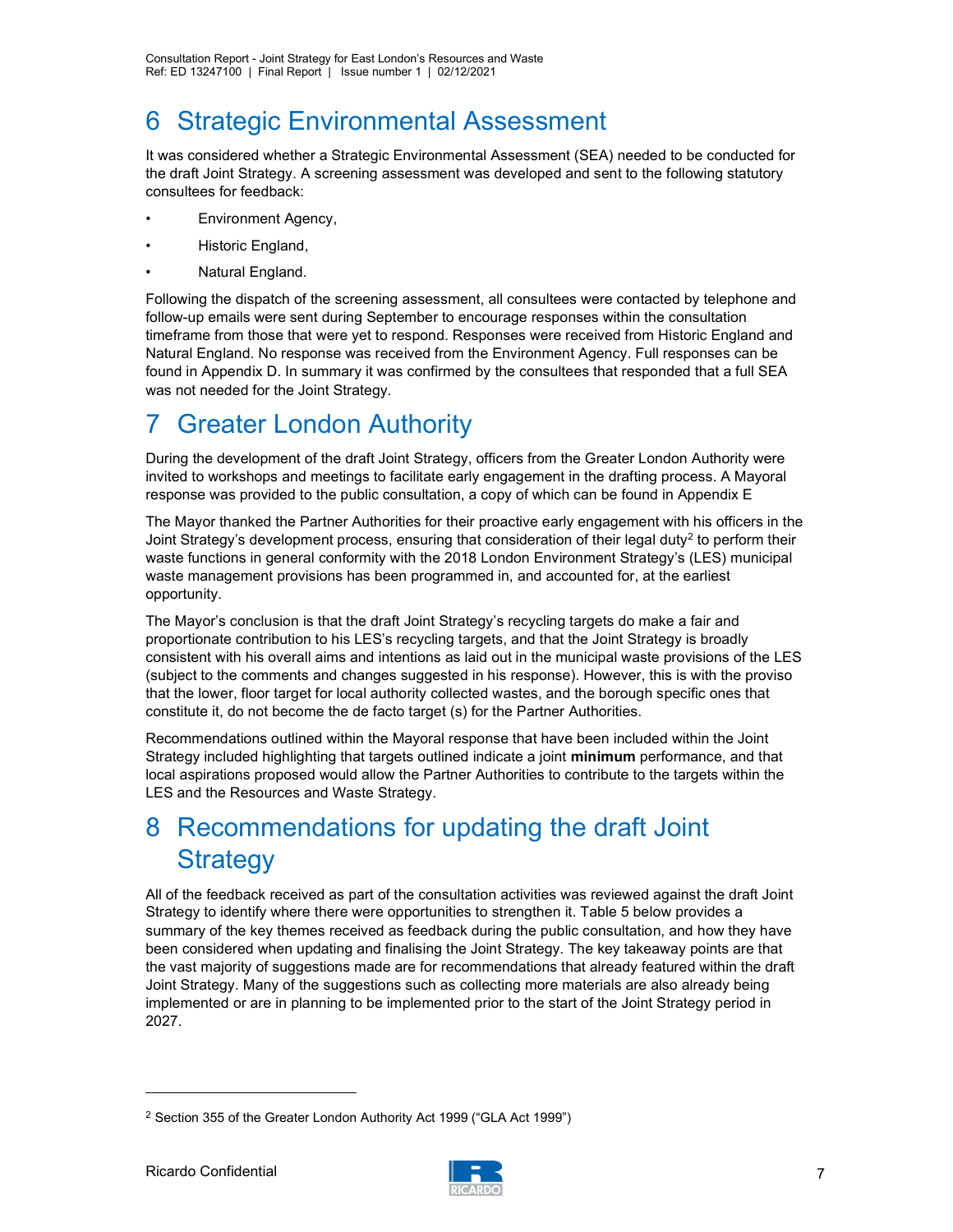| <b>Theme</b>                                                                 | <b>Comments</b>                                                                                                                                                                     | <b>Strategy</b>                                                                                                                                                                                                                                                                                                                                                                     |  |  |
|------------------------------------------------------------------------------|-------------------------------------------------------------------------------------------------------------------------------------------------------------------------------------|-------------------------------------------------------------------------------------------------------------------------------------------------------------------------------------------------------------------------------------------------------------------------------------------------------------------------------------------------------------------------------------|--|--|
|                                                                              | <b>Waste Prevention</b>                                                                                                                                                             |                                                                                                                                                                                                                                                                                                                                                                                     |  |  |
| <b>Waste Prevention</b>                                                      | Food waste and reduction of plastic<br>waste were raised several times by<br>respondents along with calls to<br>reduce packaging waste.                                             | There are a number of priorities and<br>objectives around waste prevention.<br>ELWA has also begun its first Waste<br>Prevention Programme working<br>collaboratively with the Constituent<br>Councils, which identifies key material<br>streams that will be the focus in the first<br>year (2021/22) and a planned second<br>year plan under development.<br>No updates required. |  |  |
| Signpost refill                                                              | Comments were raised around<br>more local shops having refill points                                                                                                                | Refill will be a focus for the second year<br>of the existing Waste Prevention<br>Programme.<br>No updates required.                                                                                                                                                                                                                                                                |  |  |
|                                                                              | <b>Reuse and Repair</b>                                                                                                                                                             |                                                                                                                                                                                                                                                                                                                                                                                     |  |  |
| Incentive scheme                                                             | Incentivising recycling but also<br>reuse and repair                                                                                                                                | Available evidence has pointed to<br>mixed results from incentive<br>campaigns. Reuse, repair and recycling<br>will continue to be promoted but<br>specific incentive schemes will be a<br>choice for the Constituent Councils.<br>No updates required.                                                                                                                             |  |  |
| <b>Expand bulky</b><br>waste collections                                     | A number of comments flagged<br>access to RRCs (particularly for<br>those without access to cars).<br>Working with landlords to<br>encourage mattress recycling was<br>also raised. | A number of priorities are contained<br>within the Joint Strategy around<br>exploring options for providing or<br>supporting existing and new reuse<br>collection services from homes and<br>businesses.<br>No updates required.                                                                                                                                                    |  |  |
| Increase reuse at<br><b>RRCs</b>                                             | A number of comments on how<br>reuse could be increased<br>(particularly for furniture) at RRCs                                                                                     | A priority within the Joint Strategy is<br>around investigating opportunities for<br>increasing reuse provision (and retail<br>outlets at the RRCs or elsewhere).<br>No updates required.                                                                                                                                                                                           |  |  |
| Signpost repair<br>and reuse and<br>encourage<br>purchase of<br>reused goods | Respondents highlighted local<br>services. Local economic<br>generation. Loan shops where<br>residents can hire commonly used<br>items such as household drills.                    | A priority within the Joint Strategy is to<br>raise awareness of repair options<br>available within the Partner Authorities'<br>area and also to work with local reuse<br>organisations. This area is already<br>being worked on as part of the Waste<br>Prevention Programme.<br>No updates required.                                                                              |  |  |
|                                                                              | <b>Recycling</b>                                                                                                                                                                    |                                                                                                                                                                                                                                                                                                                                                                                     |  |  |
| Food waste<br>recycling                                                      | A large number of comments<br>around food waste recycling                                                                                                                           | Government policy indicates that all<br>local authorities will need to introduce                                                                                                                                                                                                                                                                                                    |  |  |

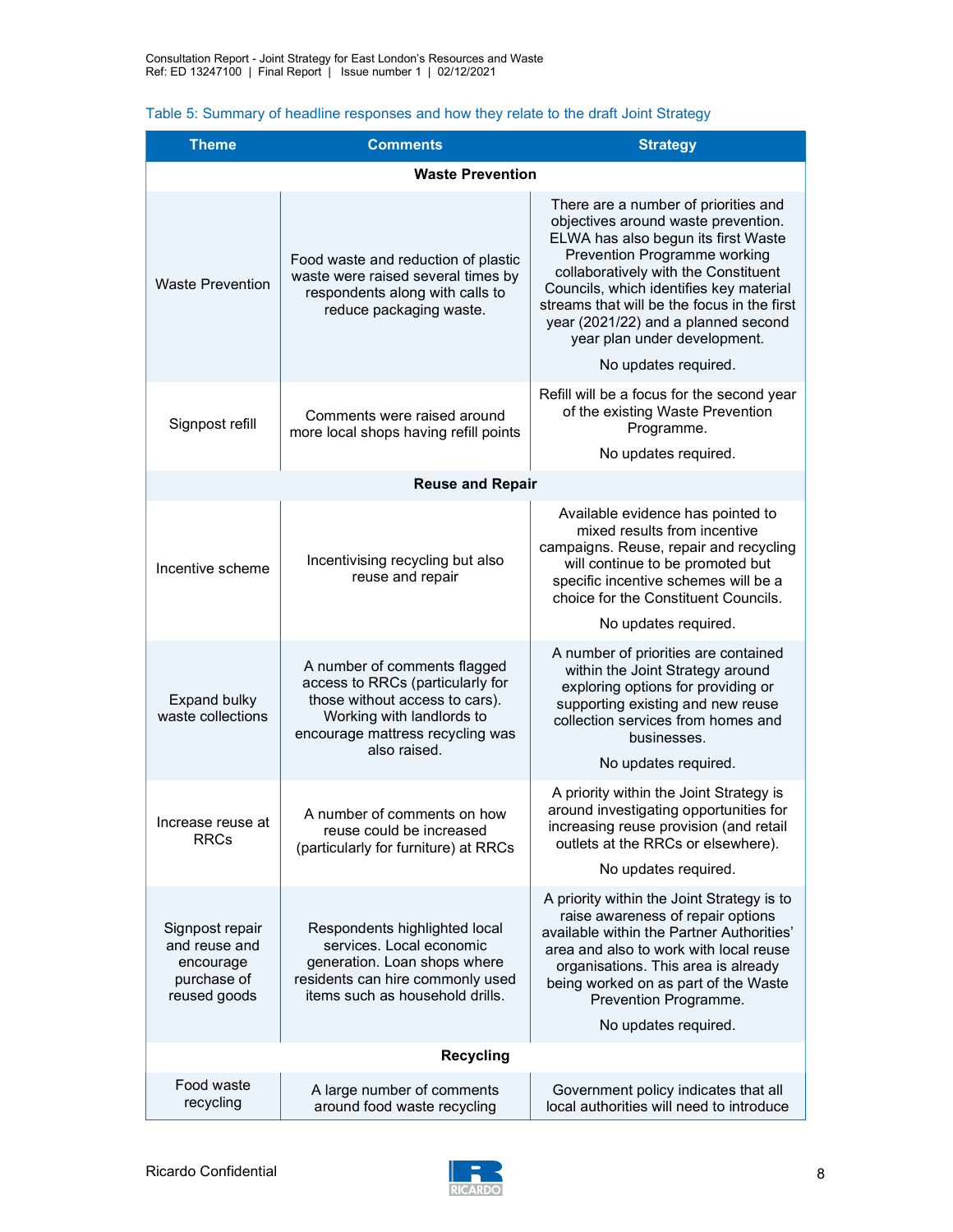| <b>Theme</b>                                                                               | <b>Comments</b>                                                                                                                                                                                                                                                                  | <b>Strategy</b>                                                                                                                                                                                                                                                                                                                                                                                          |  |
|--------------------------------------------------------------------------------------------|----------------------------------------------------------------------------------------------------------------------------------------------------------------------------------------------------------------------------------------------------------------------------------|----------------------------------------------------------------------------------------------------------------------------------------------------------------------------------------------------------------------------------------------------------------------------------------------------------------------------------------------------------------------------------------------------------|--|
|                                                                                            | including requests for it to be rolled<br>out to flats and businesses were<br>received.                                                                                                                                                                                          | food waste recycling when contracts<br>permit and Government funding for this<br>is likely to be made available. The<br>Partner Authorities are keen to make<br>this available for all residents and it is<br>already a priority within the Joint<br>Strategy.                                                                                                                                           |  |
|                                                                                            |                                                                                                                                                                                                                                                                                  | No updates required.                                                                                                                                                                                                                                                                                                                                                                                     |  |
| Increased targets                                                                          | A small number of comments<br>indicated that the food waste<br>reduction target should be met<br>sooner and that 50% of all waste<br>should be reduced. A small number<br>of comments also stated that the<br>minimum joint recycling target of<br>35% was not ambitious enough. | The Joint strategy starts in 2027. Food<br>waste reduction and other waste<br>reduction initiatives are already a focus<br>of the Waste Prevention Programme. A<br>joint minimum reuse, recycling and<br>composting performance of 35% has<br>been set, and ambitions are stated to<br>achieve higher rates than this. A 50%<br>aspirational target for recycling is<br>highlighted.                     |  |
|                                                                                            |                                                                                                                                                                                                                                                                                  | No updates required.                                                                                                                                                                                                                                                                                                                                                                                     |  |
| Increase number<br>of materials that<br>can be recycled<br>from home and at<br><b>RRCs</b> | The greatest number of comments<br>received were around increasing<br>the number of materials collected<br>for recycling. Materials stated<br>included: plastics, food, glass,<br>textiles and garden waste.                                                                     | Many of the Partner Authorities are<br>already collecting a wider range of<br>recyclables (see individual websites for<br>further details). Plans are underway to<br>increase this range as soon as<br>contracts permit and markets are<br>available. Government policy also<br>indicates that a common set of<br>materials should be collected in the<br>future.                                        |  |
|                                                                                            |                                                                                                                                                                                                                                                                                  | No updates required.                                                                                                                                                                                                                                                                                                                                                                                     |  |
| Consistency of<br>collection and<br>communications<br>on what can be<br>recycled           | Some respondents requested a<br>desire for consistency across of<br>collections across the Partner<br>Authorities                                                                                                                                                                | A priority within the Joint Strategy is to<br>work together to offer the Mayor's<br>minimum level of household recycling<br>service provision, providing residents<br>with straightforward and easy-to-use<br>recycling collection services.<br>No updates required.                                                                                                                                     |  |
|                                                                                            |                                                                                                                                                                                                                                                                                  |                                                                                                                                                                                                                                                                                                                                                                                                          |  |
| Supporting improvements with infrastructure                                                |                                                                                                                                                                                                                                                                                  |                                                                                                                                                                                                                                                                                                                                                                                                          |  |
| Influence                                                                                  | A number of comments focus on<br>what government and businesses<br>should do and how the Partner<br>Authorities could work with them to<br>drive change. Examples included<br>working with supermarkets on<br>difficult to recycle materials such as<br>plastic film             | The Partner Authorities will work<br>alongside new policy commitments<br>(including Extended Producer<br>Responsibility to be introduced by the<br>government) which should provide<br>opportunities to maximise household<br>packaging and plastic film for recycling<br>and further opportunities to work across<br>the supply chain with brands and<br>material reprocessors.<br>No updates required. |  |

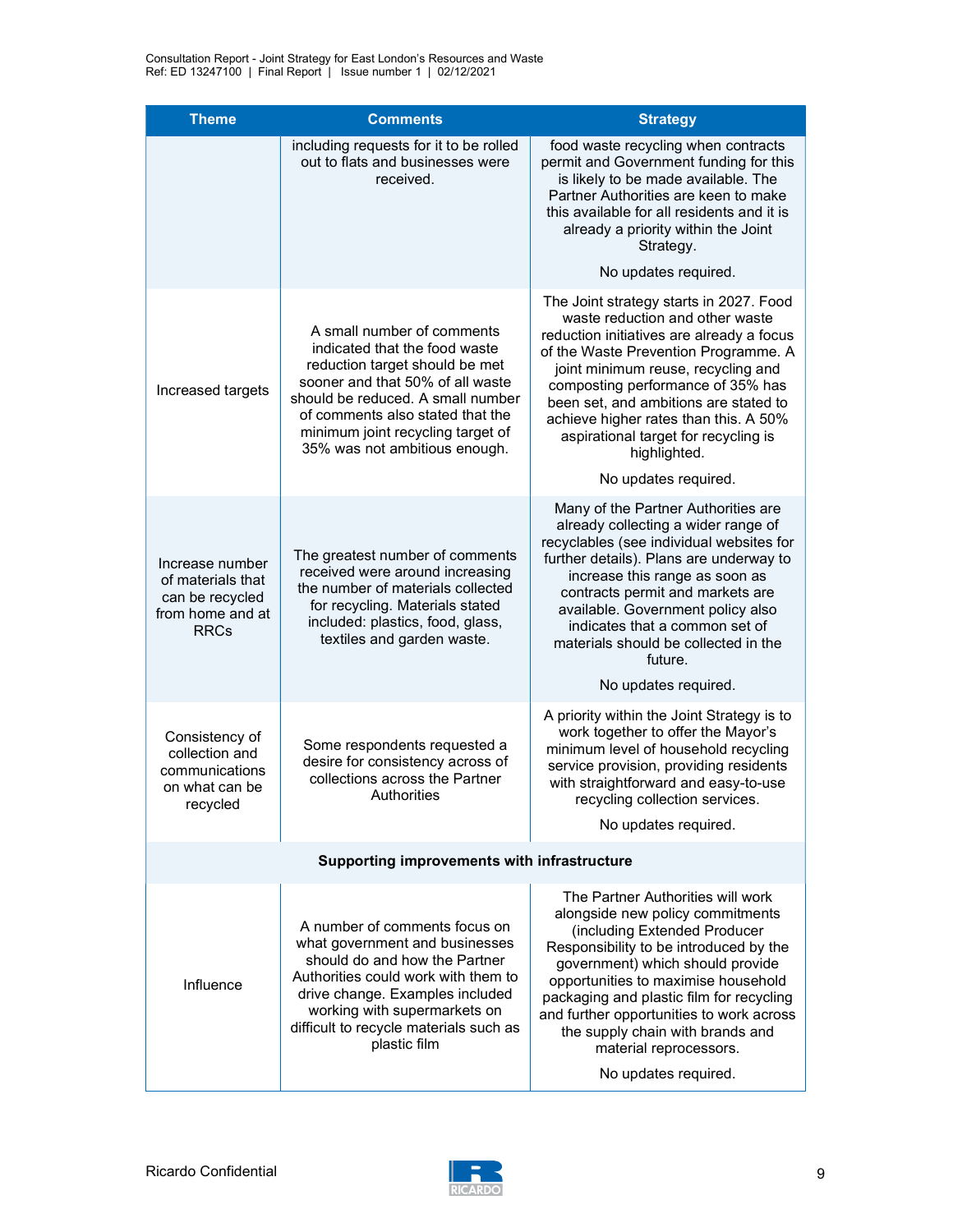| <b>Theme</b>                                                                                                 | <b>Comments</b>                                                                                                                                                                                                                                                           | <b>Strategy</b>                                                                                                                                                                                                                                                                                                                                                                                                                                                                                                                                                                                            |
|--------------------------------------------------------------------------------------------------------------|---------------------------------------------------------------------------------------------------------------------------------------------------------------------------------------------------------------------------------------------------------------------------|------------------------------------------------------------------------------------------------------------------------------------------------------------------------------------------------------------------------------------------------------------------------------------------------------------------------------------------------------------------------------------------------------------------------------------------------------------------------------------------------------------------------------------------------------------------------------------------------------------|
| Delivery<br>improvements<br>and measuring<br>success                                                         | A large number of comments<br>highlighting that action is required<br>sooner and 'actions' should be<br>drawn from the strategy. KPIs<br>required for the priorities. Linked to<br>targets. Aim for better performance<br>- recycling and food waste<br>prevention mainly | Many of the priorities identified within<br>the Joint Strategy have already started<br>to be actioned, including expanding the<br>range of materials that can be collected<br>and encouraging waste prevention,<br>reuse and repair. Opportunities to<br>increase performance will continue to<br>be identified and action taken.<br>Wording strengthened to highlight that<br>minimum performance levels will not be<br>adopted as 'de facto' targets. The<br>Partner Authorities are committed to<br>increase performance beyond the<br>minimum recycling rates and carbon<br>emission rates identified. |
|                                                                                                              | Other                                                                                                                                                                                                                                                                     |                                                                                                                                                                                                                                                                                                                                                                                                                                                                                                                                                                                                            |
| Focus on working<br>with community<br>organisations and<br>identifying<br>opportunities to<br>enhance skills | Working with local community<br>groups on reuse and repair and<br>general engagement on recycling.<br>Enhancing repair skills but also<br>linked to jobs in waste and recycling                                                                                           | A priority within the Joint Strategy is to<br>work with local reuse organisations.<br>This area is already being worked on as<br>part of the Waste Prevention Plan.<br>No updates required.                                                                                                                                                                                                                                                                                                                                                                                                                |
| Communications.<br>engagement and<br>education                                                               | Requests for greater<br>communications on recycling and<br>clarity over what can be recycled.<br>Working with schools identified as<br>being important for the future                                                                                                     | A number of priorities and opportunities<br>within the Joint Strategy are focused on<br>engaging with residents and<br>businesses and also working with<br>schools to promote waste prevention,<br>reuse and recycling.<br>No updates required.                                                                                                                                                                                                                                                                                                                                                            |
| Emission<br>reduction                                                                                        | EV fleet, emission reductions                                                                                                                                                                                                                                             | Wording strengthened to highlight that<br>minimum performance levels (including<br>the carbon floor) will not be adopted as<br>'de facto' targets. The Partner<br>Authorities are committed to increase<br>performance beyond the minimum<br>recycling rates and carbon emission<br>rates identified. The aims and<br>objectives of the Joint Strategy also<br>include an objective to reduce<br>greenhouse gas emissions.                                                                                                                                                                                 |

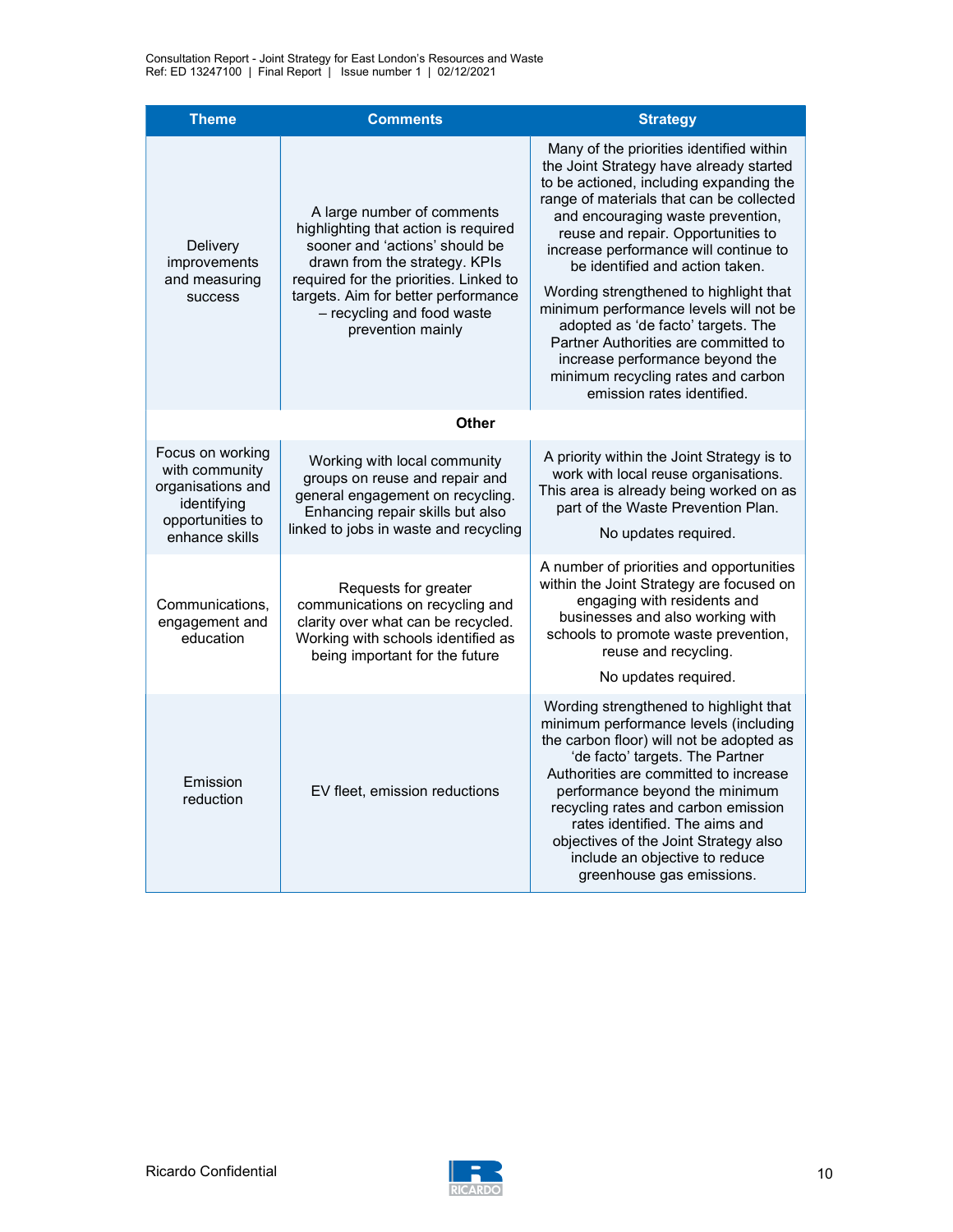# Appendices

Appendices reports are available separately at www.eastlondonwaste.gov.uk/jointstrategy

Appendix A: Online Survey Full Responses Appendix B: Focus Group Responses Appendix C: Virtual Drop-In Session Presentation Appendix D: SEA Screening Report Statutory Responses Appendix E: Greater London Authority Response